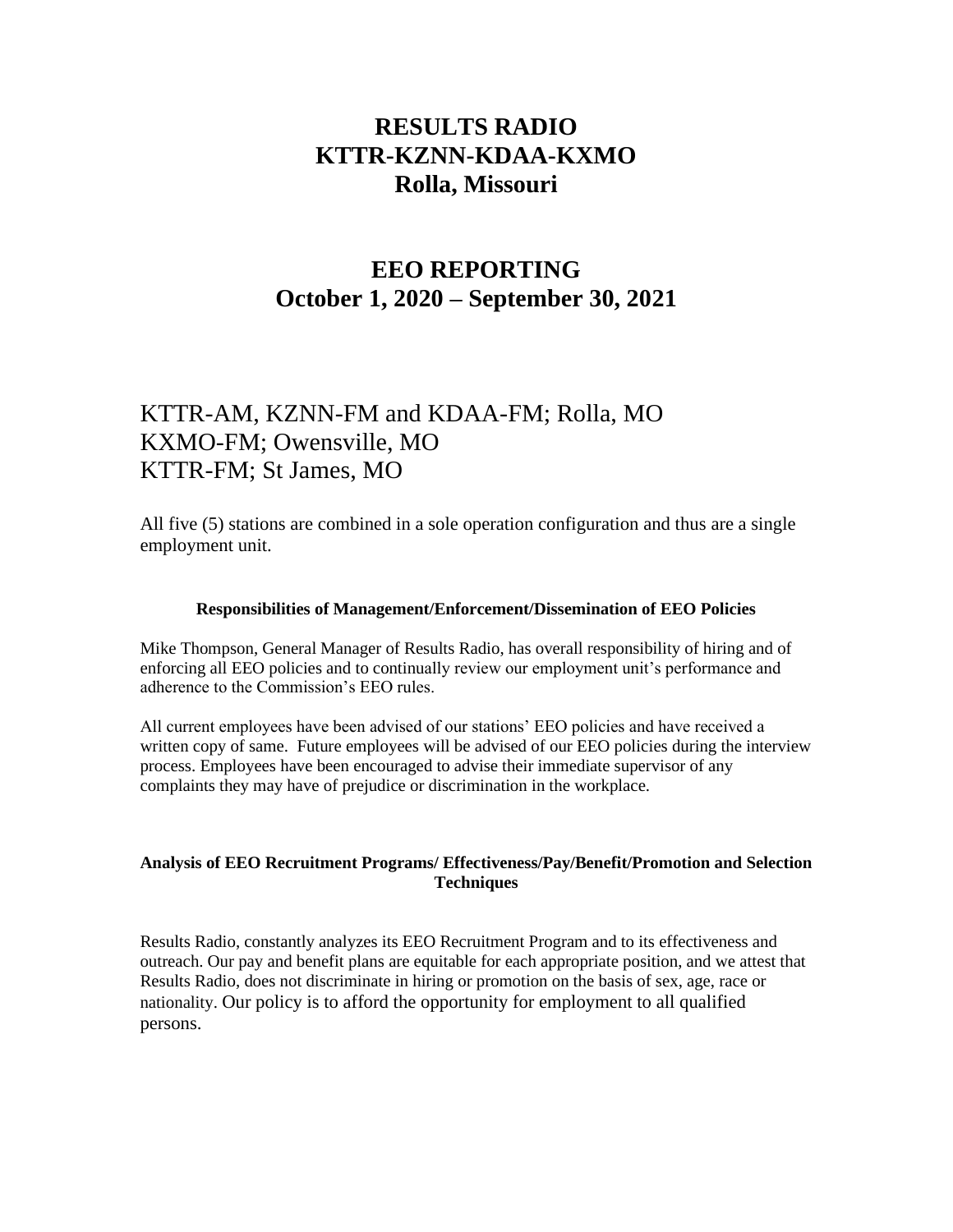## **LIST OF ALL FULL-TIME VACANCIES FILLED FOR THE PERIOD OCTOBER 1, 2020 – SEPTEMBER 30, 2021**

Position Date Hired Source of Hire

**NO FULL-TIME HIRES THIS EEO REPORTING PERIOD (10/1/20-9/30/21)**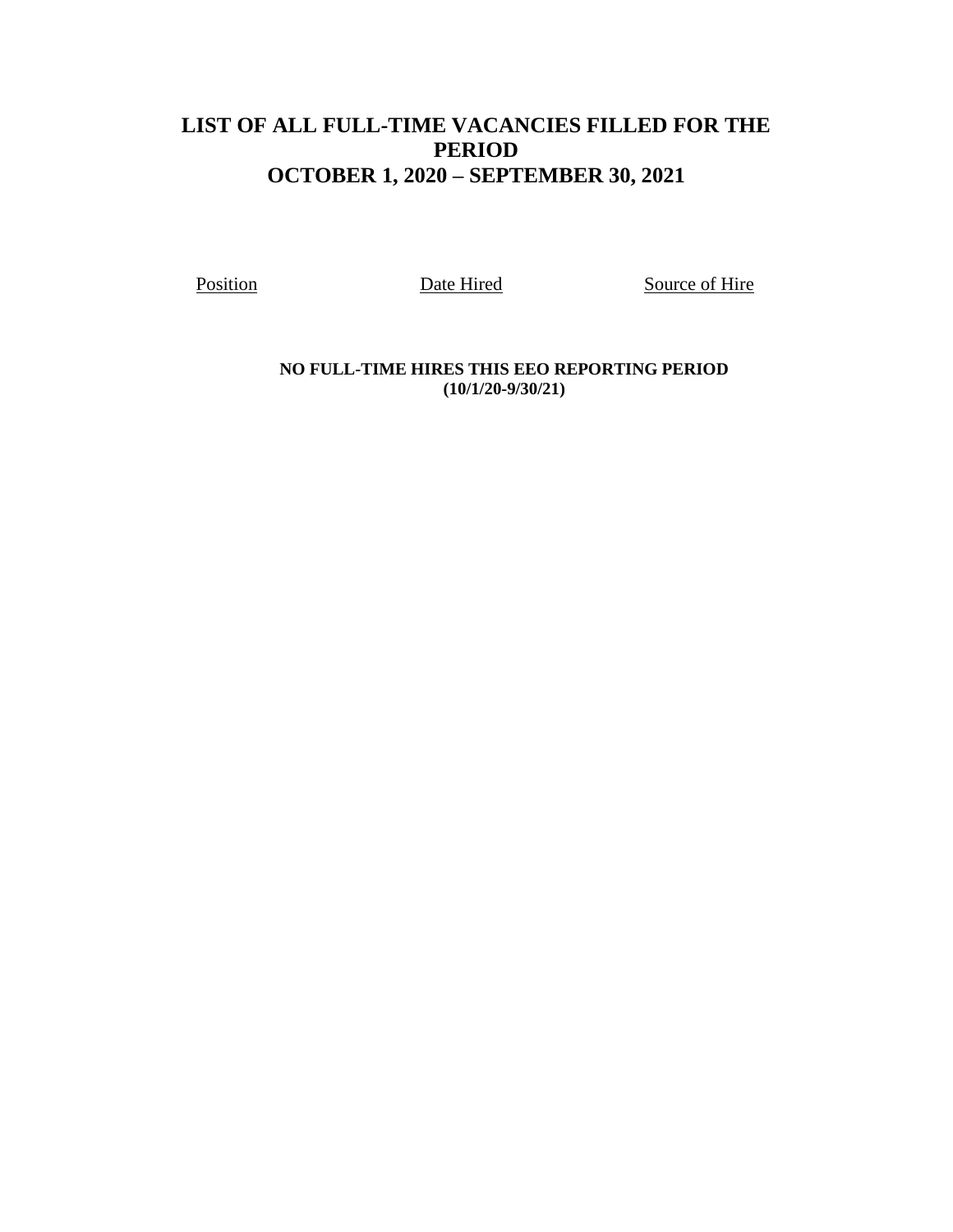#### **YEARLY TOTAL NUMBER OF INTERVIEWS**

### **TOTAL NUMBER OF INTERVIEWEES REFERRED BY EACH RECRUITMENT SOURCE**

Total Number of interviews for full time vacancies 0

#### **NO INTERVIEWS CONDUCTED AS NO NEW FULL-TIME HIRES REQUIRED THIS EEO REPORTING PERIOD (10/1/20-9/30/21)**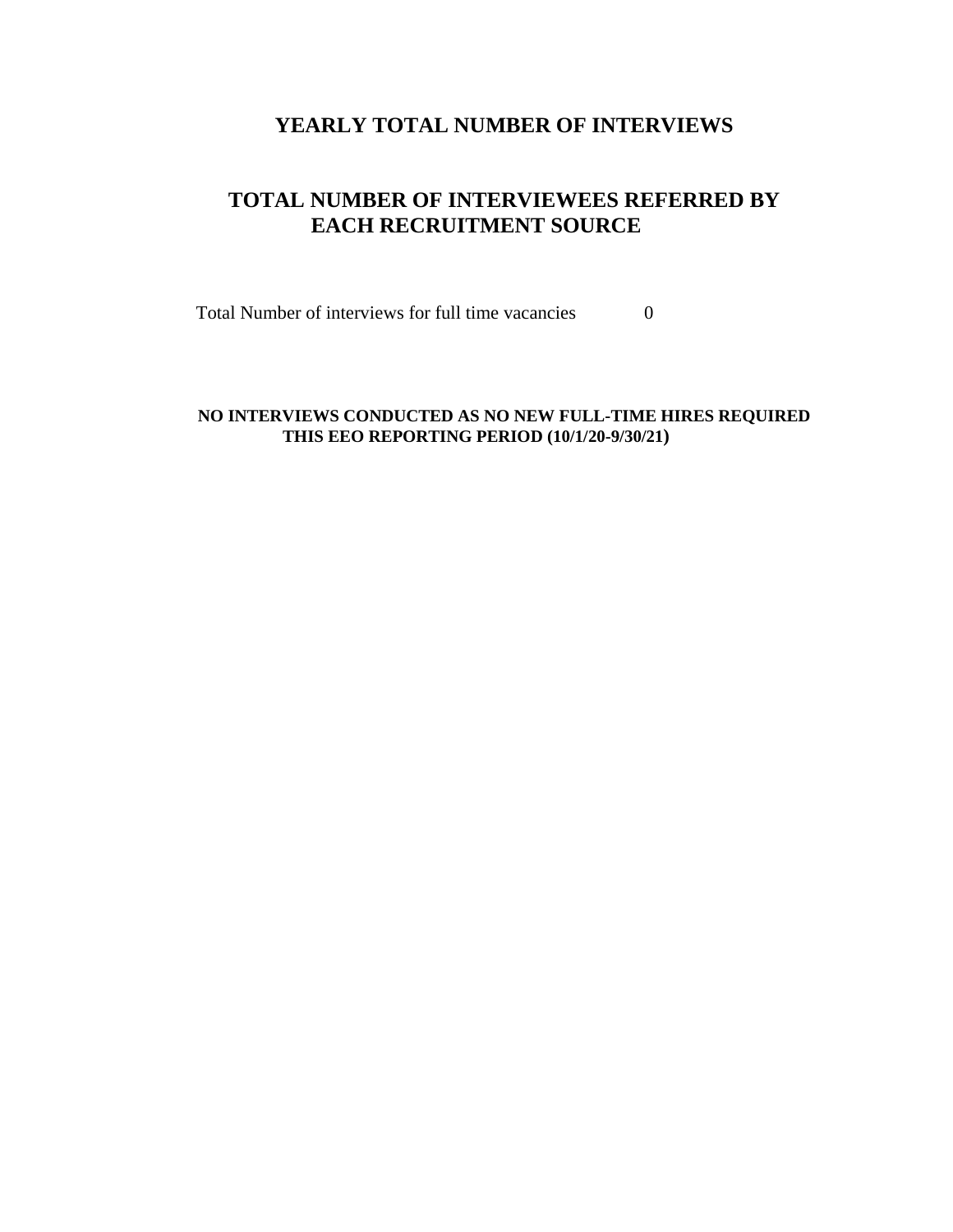## **LIST OF RECRUITMENT SOURCES USED FOR JOB VACANCIES**

St. Louis Broadcast Center 2360 Hampton Avenue

[www.resultsradioonline.com](http://www.resultsradioonline.com/) Radio Website

Missouri Broadcasters Association MBAweb.org website

AllAccess Website

Indeed.Com Website

Missouri School of Journalism Human Resources Dept.

Results Radio On-Air Ad Contact: Mike Thompson, GM/SM

St. Louis, MO 63139 (314) 647-8181

Metro Business College Human Resources Dept. 1202 East Highway 72 Rolla, MO 65401

Missouri S&T Human Resources Dept. 1870 Miner Circle Rolla, MO 65409

Columbia College Human Resources Dept. 2303 N. Bishop Avenue Rolla, MO 65402

> 103 Neff Hall Columbia, MO 63139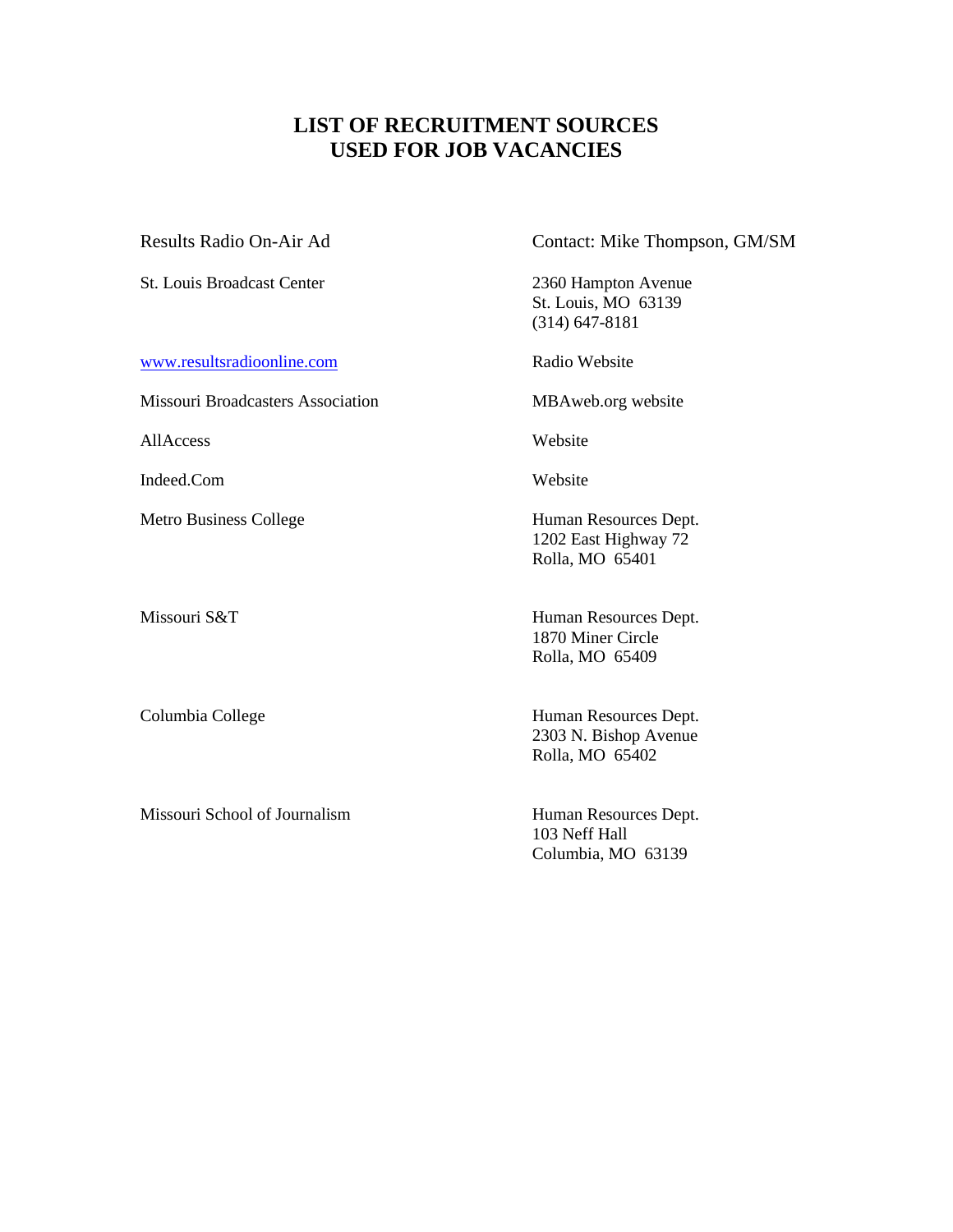### **COMMUNITY GROUPS/ORGANIZATIONS NOTIFIED**

National Association for the Rolla Branch Unit #4093 Advancement of Colored People PO Box 1524

Rolla Area Chamber of Commerce 1301 Kingshighway

St. James Chamber of Commerce 100 State Route B

Rotary Club of Rolla PO Box 1282

Rolla, MO 65402

Rolla, MO 65401 573-364-3577

St. James, MO 65559 573-265-6649

Rolla, MO 65402-1282 [admin@rollarotary.org](mailto:admin@rollarotary.org)